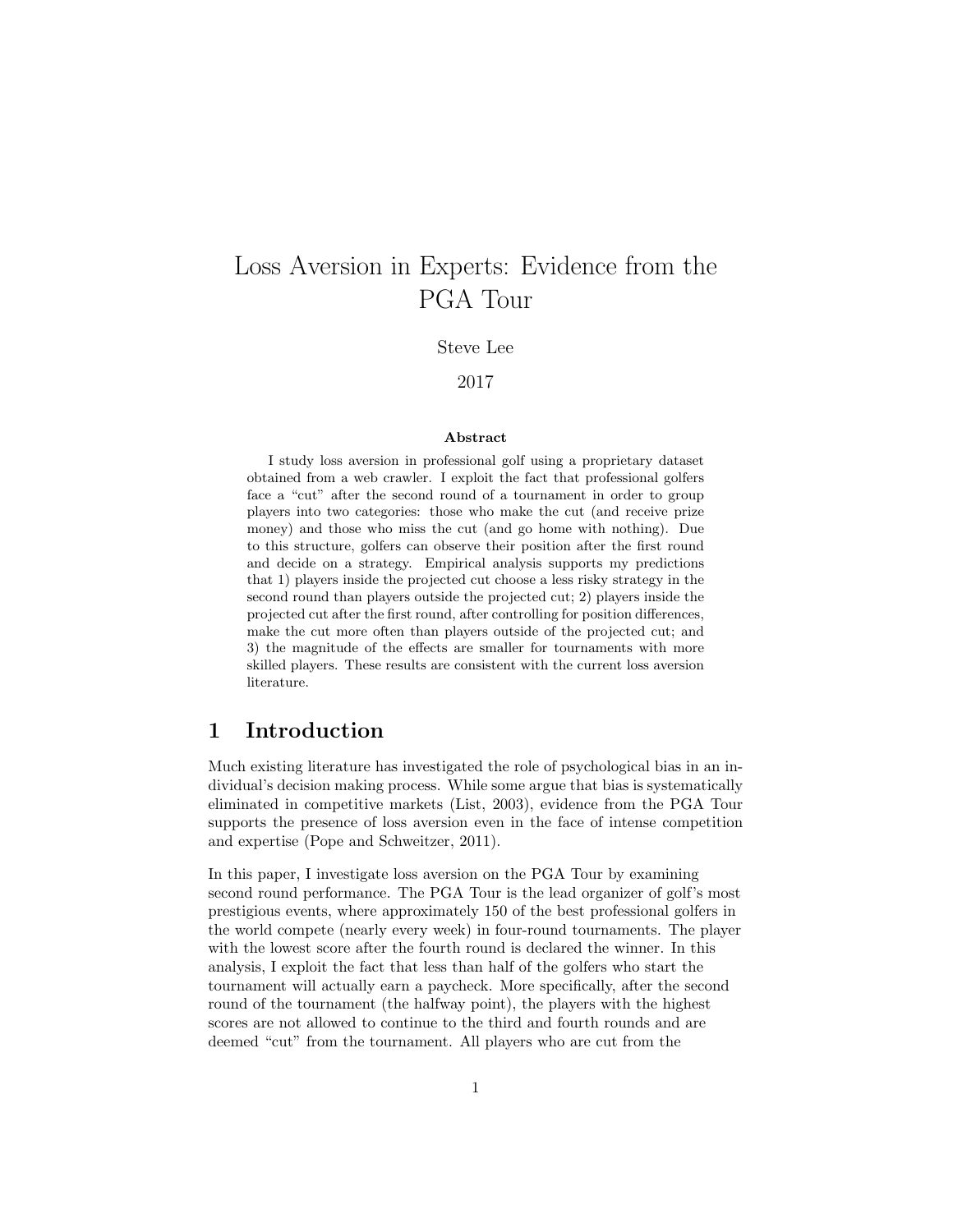tournament receive zero, and all players who successfully "make the cut" receive some reward strictly greater than zero. Thus, after observing the first round results, players are able to anticipate the "cut-line" and decide on an appropriate strategy for the second round of play as to maximize their chance of receiving money.

# 2 The PGA Tour and the Cut

Founded in 1929, the PGA Tour organizes professional golf events for the best golfers in the world. In general, each event is designed as a four-round tournament with approximately 150 players at the start and less than half allowed to finish. For each round, players complete 18-holes whereby, for each hole, they start at a designated point (said to "tee-off") and end when they successfully hit their ball into a 108mm wide hole. The goal is to minimize the total number of hits (called "shots" or "strokes") needed to put the ball in the hole. Prize money is paid out to each player who returns a valid score for all 72 holes in the four-round tournament. Each player's percent of the total prize money (called "purse") is decreasing in score, which is to say that the lowest scores receive the highest percentage of the overall purse.

Over the years, professional golf has attracted an increasing amount of attention, and thus financial incentives for players. In 2017, the largest purse was \$12 million with over \$2 million going to the winner alone. However, as mentioned, less than half of the players who start will actually receive any prize money. In fact, only the 70 lowest scoring players, including ties, are allowed to play the last two rounds of the tournament and collect prize money from the purse. The players who are ranked outside the top 70 after the second round (as a result of taking too many strokes to put the ball in the hole), are said to be cut from the tournament. They receive no money. Because of this, there is significant awareness and anticipation of what score will constitute the "cutline", which, put more precisely, is the highest score a player can have after two rounds and still continue to play the third and fourth rounds. Note that a score exactly equal to the cutline (or "on the cutline") constitutes "making the cut", and those players are therefore allowed to continue to the third and fourth rounds and collect a reward.

A popular way of anticipating the cutline involves comparing your score to the score shot by the 70th ranked player after the first round and then doubling them both. While crude, this method is successfully used by players, announcers, and spectators alike, and produces consistently reliable estimates. This paper takes advantage of this simple estimation by comparing the second round performance of players who would be just "inside" and just "outside" of this projected cutline after the first round.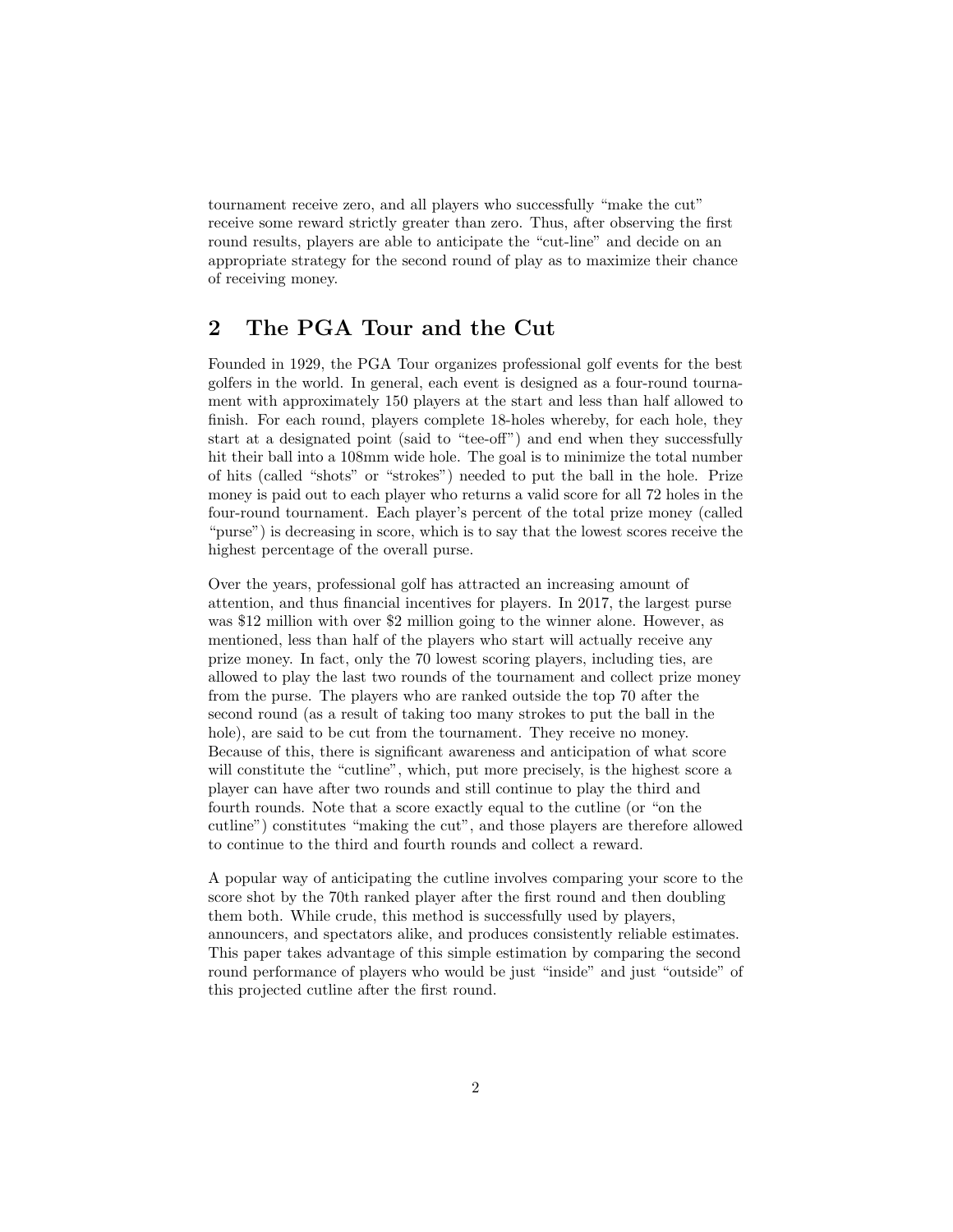### 3 Loss Aversion

The loss aversion literature suggests that many individuals may experience greater sensitivity to losses than to gains (Thaler, Tversky, Kahneman, Schwartz, 1997). While some studies suggest that this bias decreases with skill and experience (Haigh and List, 2005), the effects may still persist. Applying this to the PGA Tour, I make my first prediction:

#### Prediction 1:

Players inside the projected cut after the first round will choose a less risky strategy for the second round than players outside the projected cut.

Further, Pope and Schweitzer (2011) provide a conceptual framework for analyzing loss aversion in the context of performance. In general, they propose a model of utility that relies on one's performance, probability of success (as a function of effort), and level of loss aversion such that the player maximizes their overall utility. Using that model in conjunction with the above, I make a second and third prediction:

### Prediction 2:

Players inside the projected cutline after the first round will, after controlling for differences in score, make the cut discontinuously more often than players outside of the projected cut.

#### Prediction 3:

The magnitude of the effects described above will decrease as player skill increases.

### 4 Data

In order to obtain the data, I wrote a web crawler that recorded scores from an ESPN archive of golf tournament results between the years 2001 and 2017. After removing all tournaments that didn't adhere to the format described above (i.e. some invitation only tournaments that don't have a cut), I obtained a data set with the descriptive statistics as summarized below: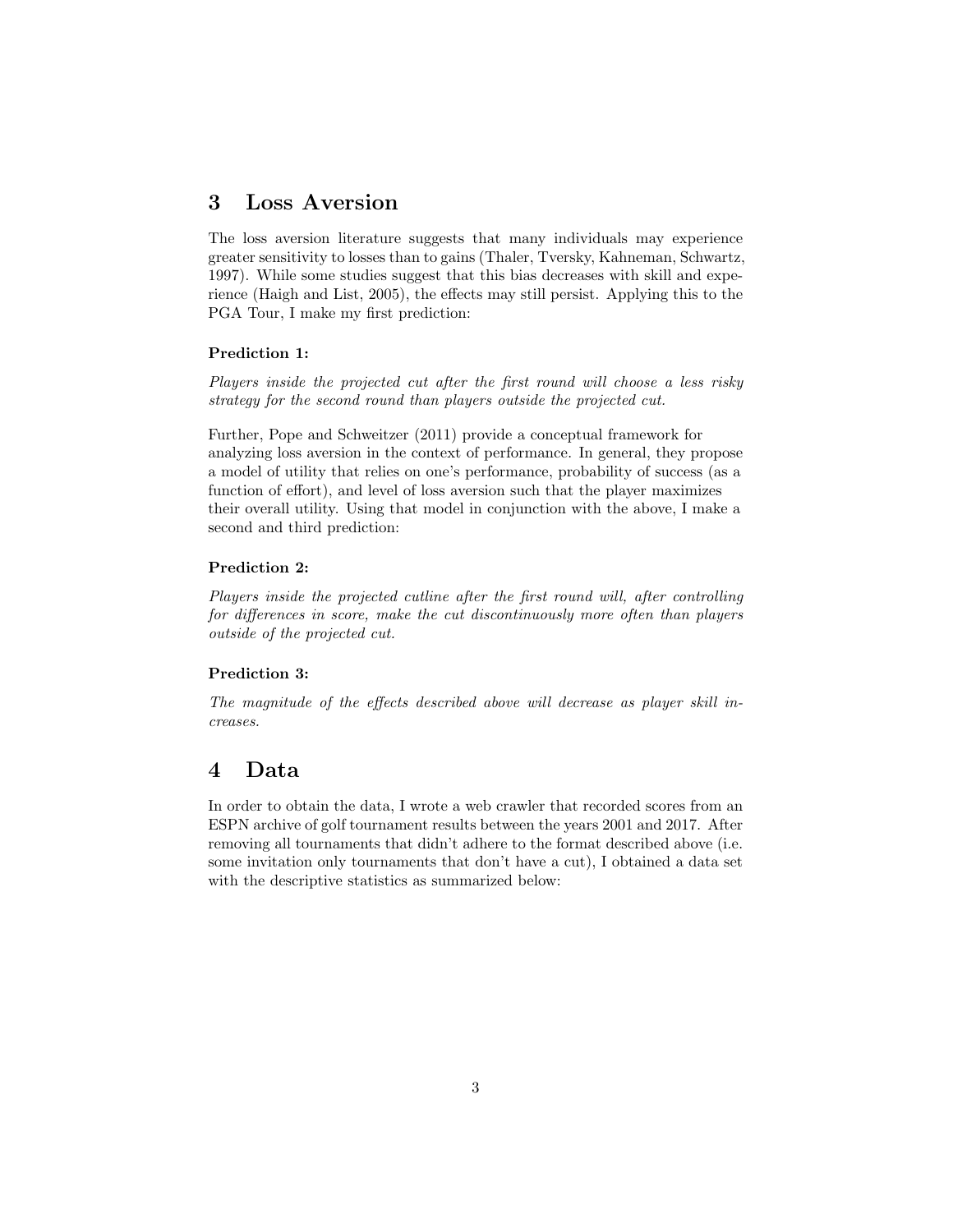|               | mean      | sd        | min      | max        |
|---------------|-----------|-----------|----------|------------|
| Year          |           |           | 2001     | 2017       |
| Tournament    |           |           |          | 869        |
| Round 1       | 71.37165  | 3.352653  | 58       | 95         |
| Round 2       | 71.25478  | 3.42269   | 59       | 103        |
| Missed Cut    | .491499   | .4999297  | 0        |            |
| Round 3       |           |           | $\Omega$ | 88         |
| Round 4       |           |           |          | 89         |
| Final         |           |           | 137      | 316        |
| Projected Cut | 142.2792  | 3.182713  | 136      | 160        |
| Actual Cut    | 142.8273  | 3.061517  | 137      | 156        |
| Purse         | 3,907,284 | 2,616,664 | 450,000  | 12,000,000 |
| N             | 123,632   |           |          |            |

Table 1: Descriptive statistics.

As seen above, this dataset contains the results for 123,632 players over the course of 869 different tournaments. Further, the variable I created for the projected cut (found by doubling the score of the 70th ranked player after the first round) is not statistically different from the actualized cut. This is necessary to support the idea that players can correctly and easily anticipate the cutline, and thus choose an appropriate level of risk for the second round.

Note also that this dataset contains results for some non-PGA Tour events. While still formally organized under the PGA Tour umbrella, events for other "mini" tours (i.e. Web.com Tour) are included. Using the dramatic difference in purse size, we can differentiate between events, which I will use as a proxy representing different skill levels. In this case, "mini" tours all have purses well under \$3,000,000, while all PGA Tour events have purses over that threshold.

# 5 Empirical Strategy and Results

My first prediction relies on the assumption that a less risky strategy produces outcomes with lower variance. In order to compare similar groups, I restrict the sample to players separated by a single shot - those on the cutline and those one shot outside the cutline (here the projected cutline is taken as the score of the 70th ranked player after the first round). Since players are only separated by a single shot, over the entire sample I assume that, on average, both groups are of the same skill. Under this assumption, any difference in second round outcomes would be primarily explained by psychological effects.

After the first round, players can observe their position relative to the cutline and choose a strategy to play in the second round. If they are loss averse, under the assumptions listed above, we would expect a less risky strategy for players inside the cutline (and thus lower variance) relative to those outside the cutline.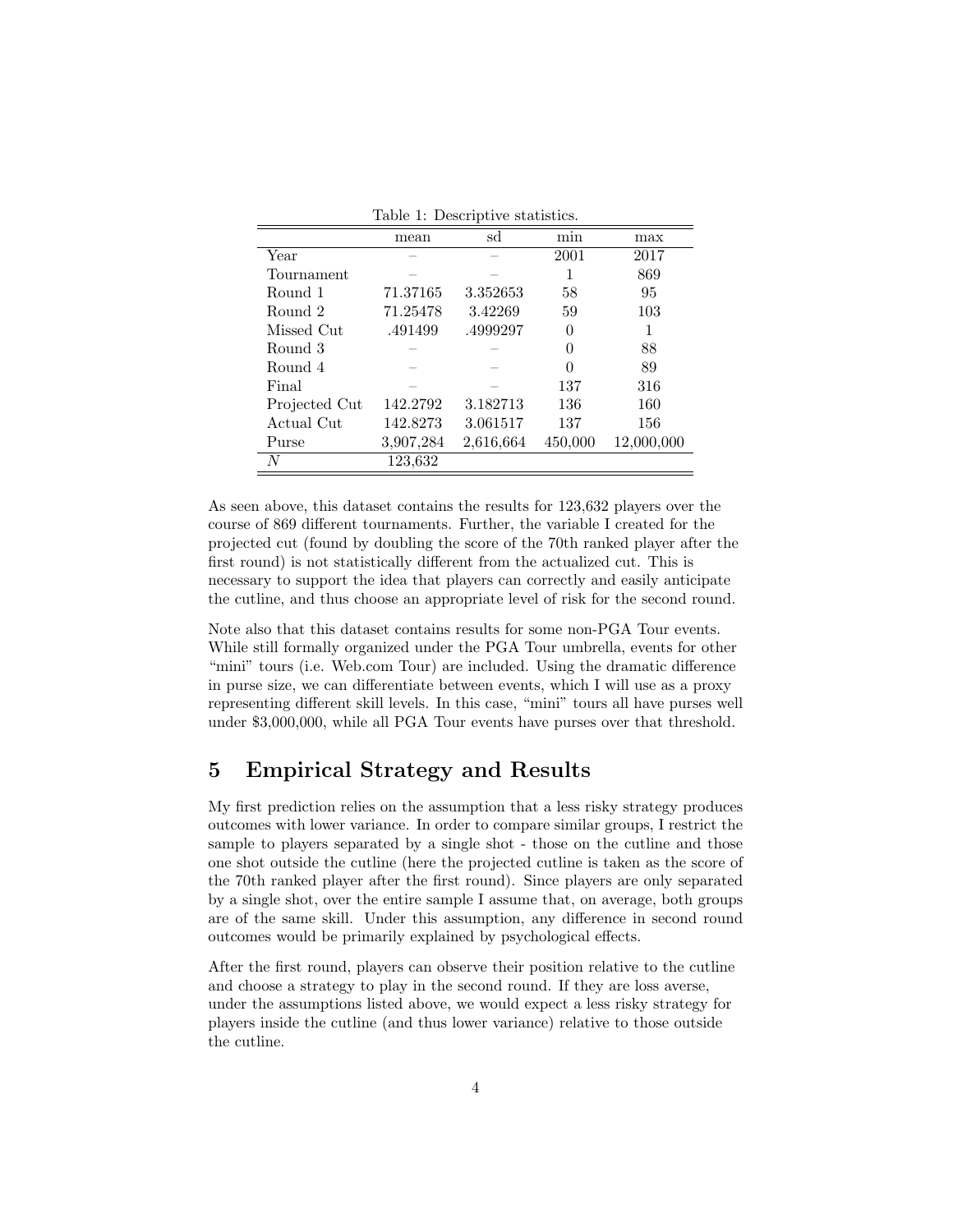To test, each player is marked "on the cutline" if their first round score equals that of the 70th ranked player and marked "just outside the cutline" if their first round score is one shot higher. After this restriction, I obtain the second round scores for both groups and preform an F-test of equality of variances. The null hypothesis assumes that both normally distributed populations have the same variance. Summarizing the populations below, we obtain a p-value of 0.028, allowing to reject the null. This suggests that as a whole, golfers even just one shot outside of the cutline will play a riskier game than those on the cutline. These effects are magnified as you move away from the cutline (i.e. first round leaders are much less risky than those near the bottom).

Table 2: Second round scores, grouped by first round position.

|                                                        |       | mean    | sd        |
|--------------------------------------------------------|-------|---------|-----------|
| On the cutline.                                        | 17932 | 71.0614 | -3.290207 |
| One shot outside cutline $15525$ $71.22254$ $3.346826$ |       |         |           |

Next, I test my second and third prediction using the following regression discontinuity estimator:

$$
MissedCut = \beta_0 + \beta_1 Rank + \beta_2 Rank^2 + \beta_3 InsideCut + \epsilon
$$
 (1)

In this setup, the tournament sample is restricted to only measure players within two shots (above and below) the projected cutline after the first round in order to maintain a plausibly similar sample while still gathering rank specific trends. Note also that the variable "Rank" represents their position after the first round, including ties. In other words, rank is a measure how many players scored lower than you, and every player with the same score will receive the same rank. This helps reduce noise associated with using score as the primary control variable since scores fluctuate significantly depending on golf course difficulty.

Thus, this design tries to capture any psychological effects associated with being inside the cut - namely a loss aversion associated with the expectation of receiving prize money. In order to test my third prediction, that more skilled players are less averse to loss, I use purse size as a proxy for skill where higher skill corresponds to purses greater than \$3 million (i.e. the PGA Tour) and lower skill corresponds with purses less than \$3 million dollars (i.e. not the PGA Tour). Results from a simple linear probability model (with robust standard errors) are shown below: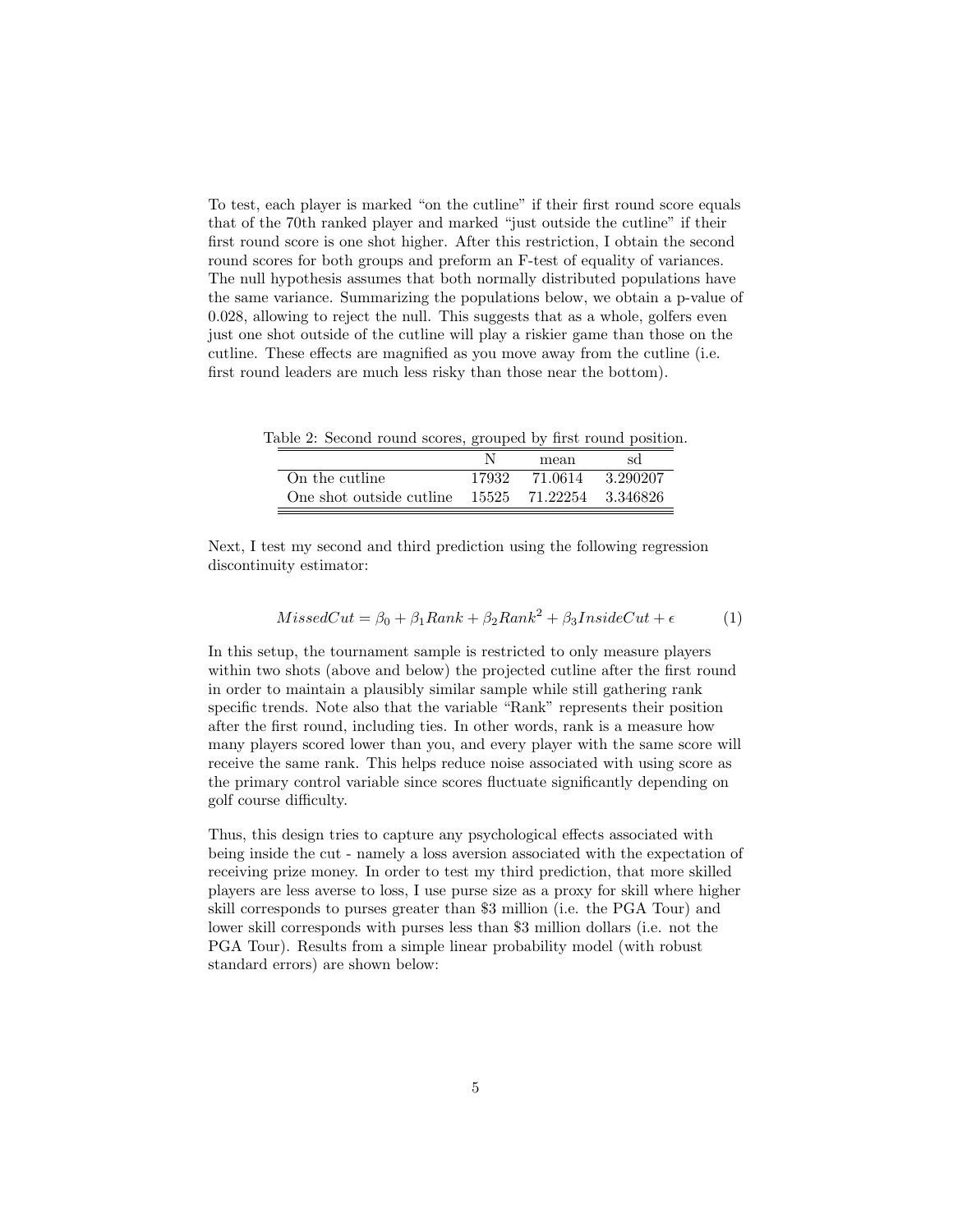| Table 3: Regression Results |              |              |              |  |  |
|-----------------------------|--------------|--------------|--------------|--|--|
|                             | Full Sample  | Higher Skill | Lower Skill  |  |  |
| Inside ProjectedCut         | $-0.0253***$ | $-0.0233*$   | $-0.0353**$  |  |  |
|                             | $(-3.33)$    | $(-2.42)$    | $(-2.71)$    |  |  |
| Rank                        | $0.00638***$ | $0.00590***$ | $0.00801***$ |  |  |
|                             | (11.72)      | (8.65)       | (8.46)       |  |  |
| $Rank^2$                    | 0.00000297   | 0.00000765   | $-0.0000123$ |  |  |
|                             | (0.78)       | (1.58)       | $(-1.93)$    |  |  |
| Constant                    | $0.0811***$  | $0.0678*$    | $0.0957*$    |  |  |
|                             | (3.77)       | (2.55)       | (2.50)       |  |  |
| N                           | 62540        | 39105        | 21148        |  |  |

 $t$  statistics in parentheses

<sup>∗</sup> p < 0.05, ∗∗ p < 0.01, ∗∗∗ p < 0.001

We observe that players inside the cutline are, on average, about 2.5% more likely to make the cut than players just outside the cutline after controlling for their positional advantage. This advantage is attenuated for the most skilled subset.

# 6 Conclusion

In this paper, I set out to test whether professional golfers show signs of loss aversion. While a more comprehensive approach is needed for robustness, I find evidence that doesn't contradict my predictions that: 1) players inside the projected cut choose a less risky strategy in the second round than players outside the projected cut; 2) players inside the projected cut after the first round will, after controlling for differences in position, make the cut more often than players outside of the projected cut; and 3) the magnitude of the effects will be smaller for tournaments with more skilled players.

These predictions are based on existing loss aversion literature along with studies that explore loss aversion in markets of varying skill and experience. In this case, one explanation is that professional golfers, after observing their first round position, can choose a strategy for the second round. Since missing the cut returns zero prize money, players just outside the cutline and players just inside the cutline will, on average, make their choice with different expectations of prize money. Thus, players who expect to receive a positive reward for making the cut (those on and inside the projected cutline) play less risky, while players who expect to receive zero reward for missing the cut (those outside the cutline) play more risky. These results appear to be attenuated as skill increases.

Under the conceptual framework in Pope and Schweitzer (2011), loss averse golfers will exert more effort when inside (or on) the projected cutline and